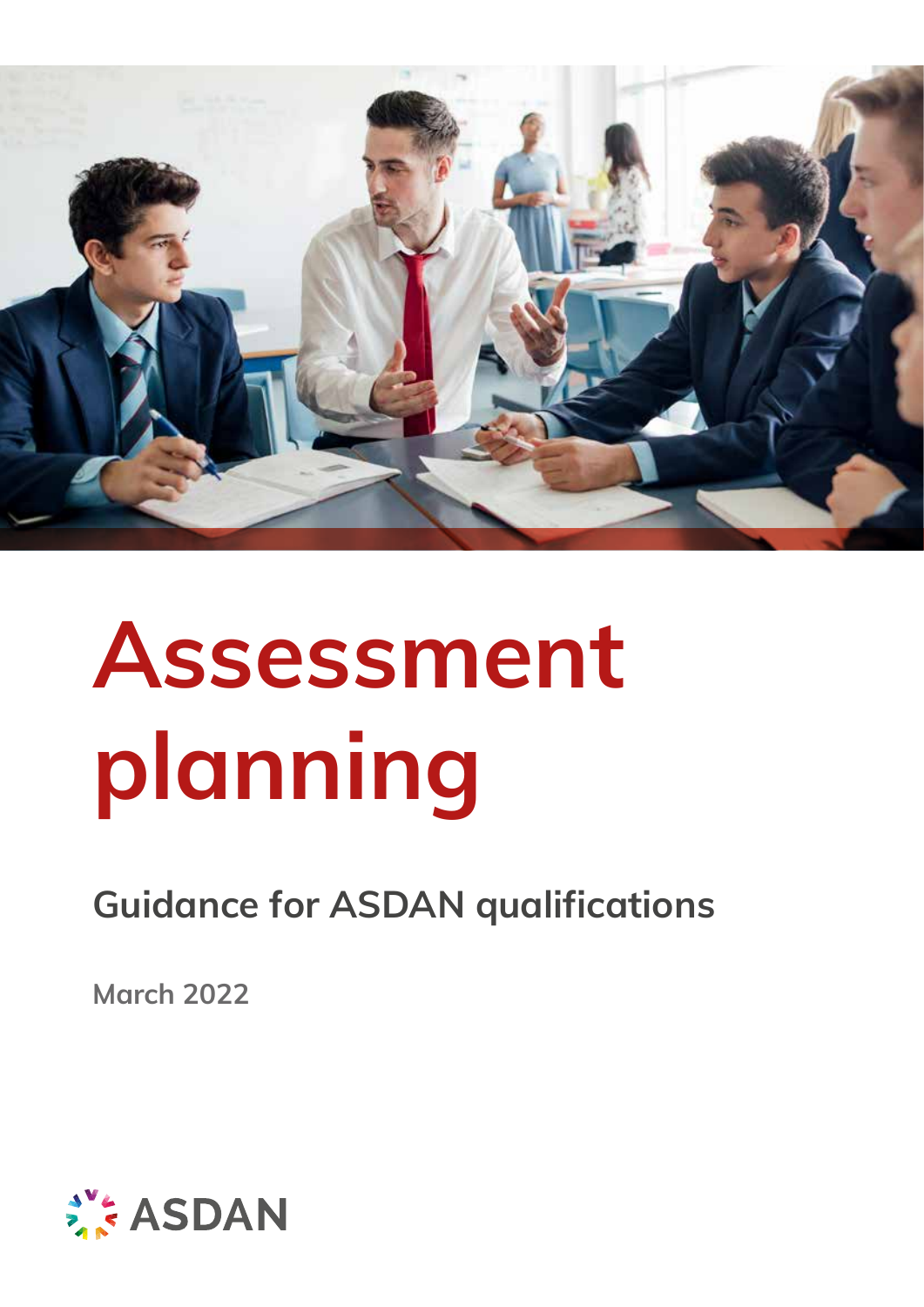# **Assessment planning Guidance for ASDAN qualifications**

#### **Contents**

| <b>Planning for assessment</b>                      | 3                       |
|-----------------------------------------------------|-------------------------|
| Principles of assessment                            | 3                       |
| <b>Ensuring validity</b>                            | 3                       |
| The assessment planning process                     | $\overline{\mathbf{4}}$ |
| <b>Stage 1: Prepare</b>                             | 5                       |
| Get to know the specification                       | 5                       |
| Identify appropriate assessment opportunities       | 5                       |
| Identify appropriate assessment methods             | 6                       |
| <b>Stage 2: Develop</b>                             | 8                       |
| Write assessment plans                              | 8                       |
| Evaluate assessment plans against the specification | 12                      |
| <b>Stage 3: Review</b>                              | 13                      |
| Agree and finalise assessment plans                 | 13                      |
| Ongoing review of assessment plans                  | 13                      |
| <b>Assessment planning resources</b>                | 14                      |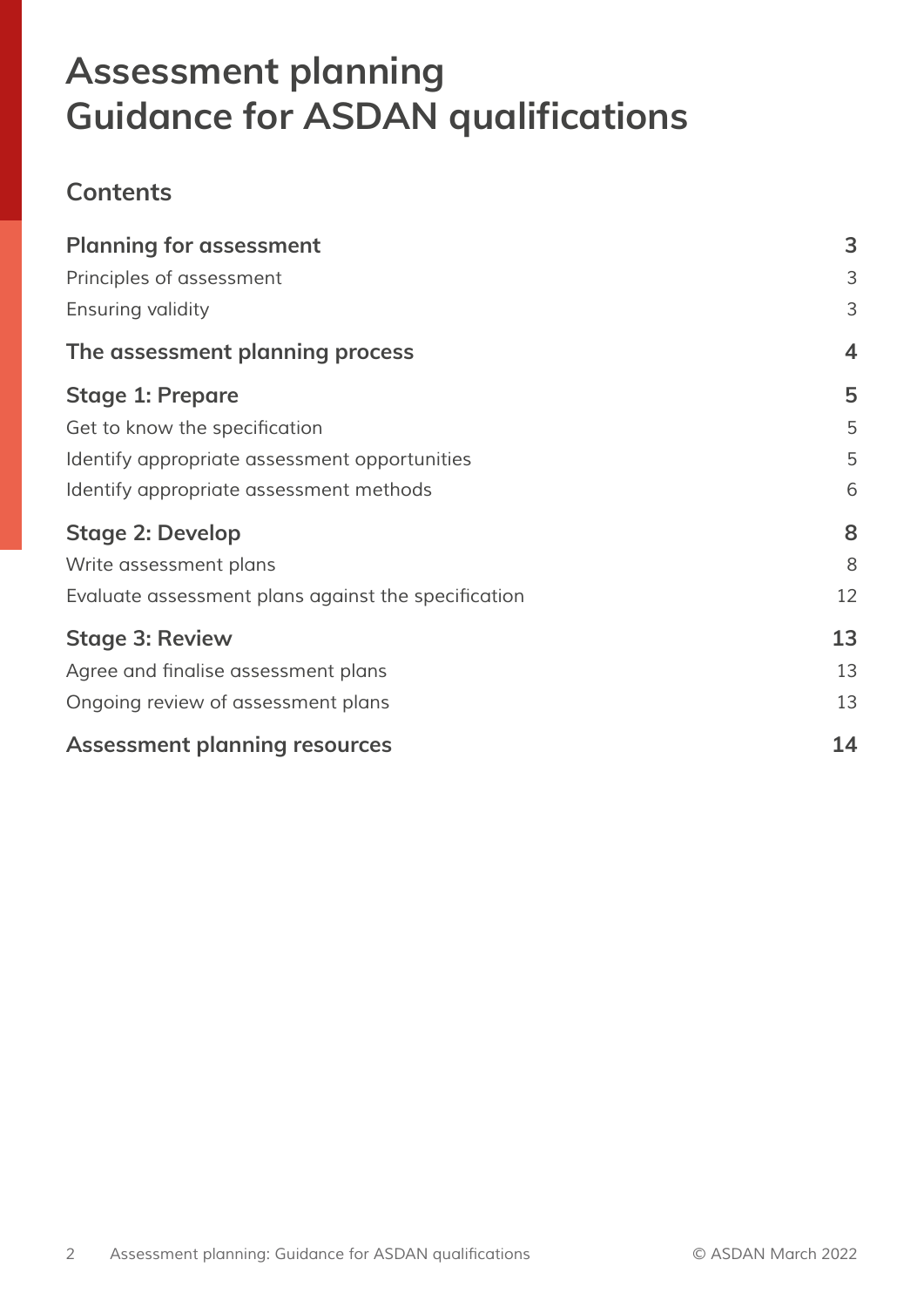# **Planning for assessment**

*ASDAN centres are required to show evidence of assessment planning as part of the centre approval process. Assessment plans are necessary in order to:*

- *• differentiate between teaching/learning and assessment*
- *• ensure candidates know why they are doing activities and what they will be assessed on*
- *• enable ASDAN to assure regulators that centres have appropriate plans for assessment*

## **Principles of assessment**

ASDAN must ensure that its qualifications are credible with users, partner organisations and the wider community, and that they provide nationally and internationally recognised standards of attainment. This means that all assessment methods, whether internally or *externally assessed must meet our principles of assessment.* 

*All ASDAN assessments must be:*

- ◆ Valid does the assessment measure what it is supposed to?
- ◆ Reliable does the assessment show the same results over time?
- **► Practicable** is it easy to construct, administer, mark and interpret?
- ◆ **Equitable and fair** is the assessment free of any aspects that would disadvantage a learner because of their gender, race, disabilities, etc?

*This guide is structured around these principles and shows how they can be applied to ensure that your assessments meet ASDAN's principles of assessment and meet national standards.*

## **Ensuring validity**

*Validity is a measure of the accuracy of an assessment. An assessment is valid when it:*

n *is appropriate for its purpose*

- $\blacktriangleright$  has been designed to allow candidates to show that they have the required knowledge, understanding and skills to meet the standards of the qualification
- ◆ allows all assessors to make reliable assessment decisions
- $\blacktriangleright$  allows the interpretation and inferences, which can be drawn from the assessment outcomes to be meaningful and justifiable

*Validity must be ensured at each stage of the assessment process.*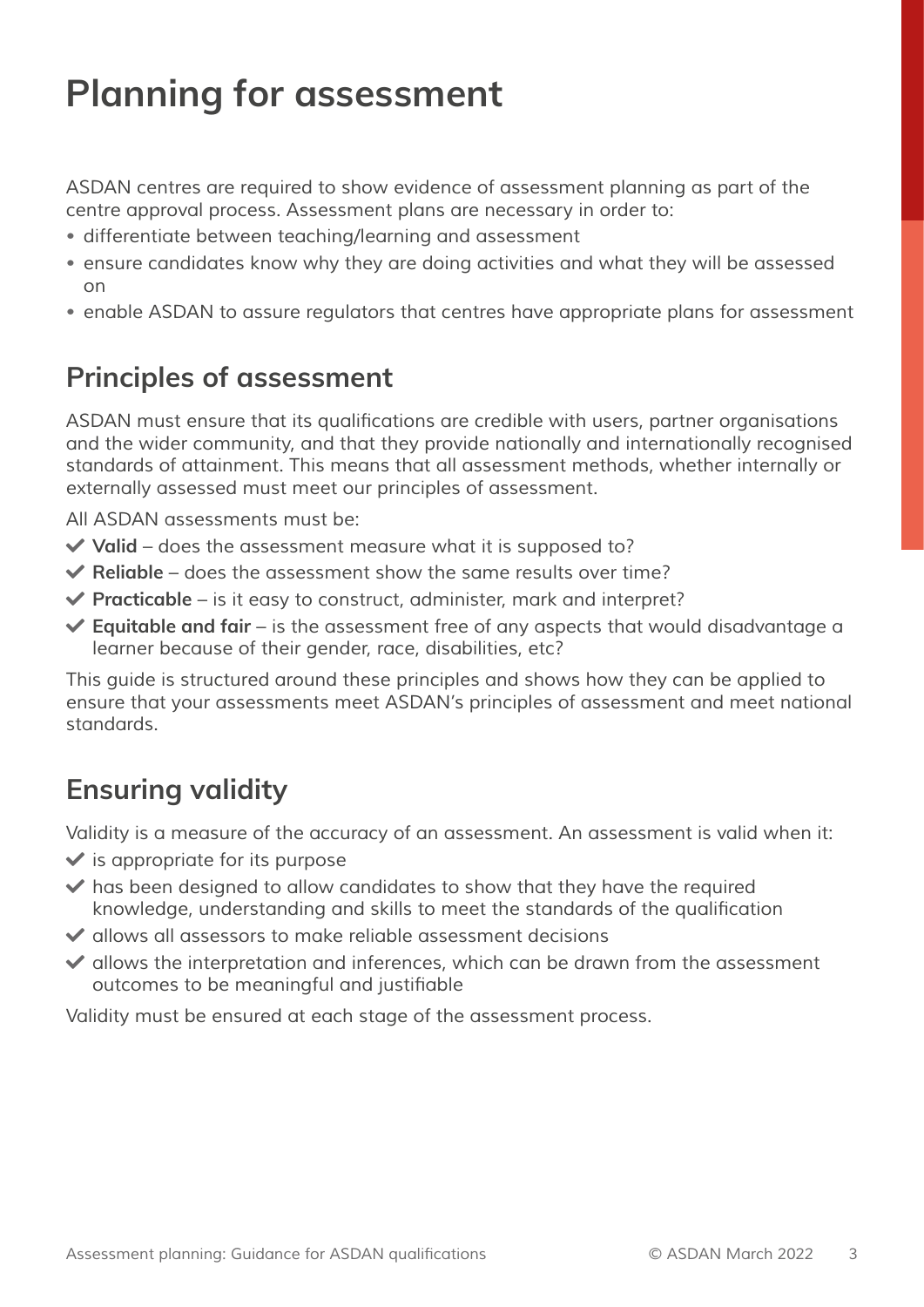# **The assessment planning process**

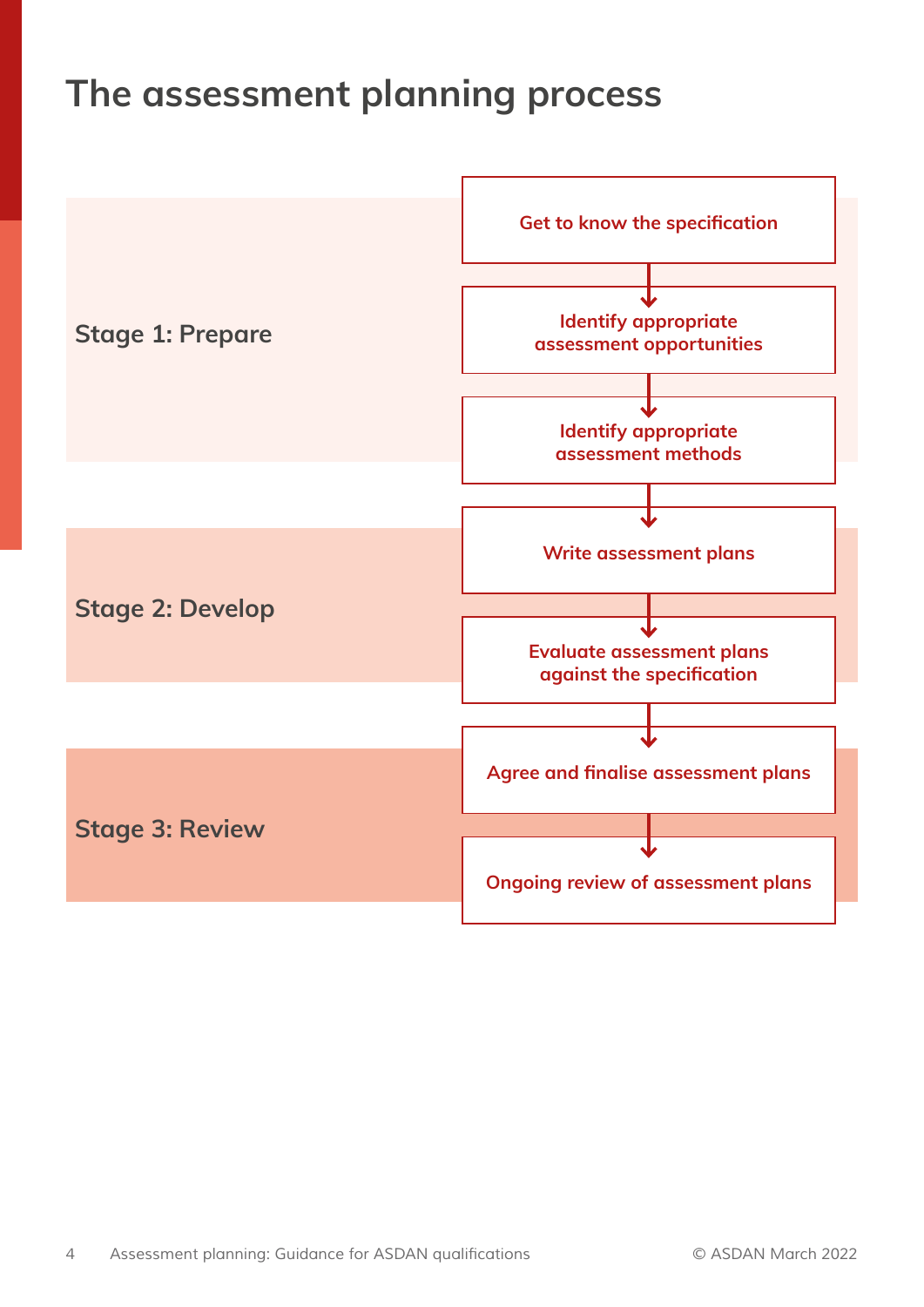# **Stage 1: Prepare**

## **Get to know the specification**

Centres should be familiar with the qualification units and their specific requirements, as set out in the unit assessment criteria. This allows you to identify the knowledge, *understanding and skills that are to be assessed. An important element of valid*  assessment is to know what is required by the unit specification (standards).

Further guidance on fulfilling the unit specification can be found in the qualification centre *handbook or guidance sections of the standards with guidance.*

#### **The differences between levels**

It is important that centres understand the differences between levels, to ensure that *assessment plans will enable candidates to meet the required standard at their chosen level. Centres should familiarise themselves with the differences in the assessment criteria*  at different levels (eg between Levels 1 and 2) and plan their assessments accordingly.

Qualification specifications are available to download from the qualifications course *pages of the ASDAN website:* **asdan.org.uk** 

## **Identify appropriate assessment opportunities**

As assessment is the process of evaluating an individual's learning, you should always *consider the role of the assessment in a programme of learning. ASDAN provides*  resources that show examples of assessment opportunities for qualification units:

| Qualification                            | Assessment resources available                                                                         |
|------------------------------------------|--------------------------------------------------------------------------------------------------------|
| <b>AoPE</b>                              | • Student books                                                                                        |
|                                          | • Recording documents (eg plan, do, reviews)                                                           |
| <b>CoPE</b>                              | • Student books                                                                                        |
|                                          | • Recording documents (eg plan, do, reviews)                                                           |
|                                          | • Unit activities                                                                                      |
| <b>Employability</b>                     | Resource sheets                                                                                        |
| <b>PSD (Personal and Social</b>          | • Unit activities                                                                                      |
| Development)                             | • Controlled challenges (Levels 1 and 2 only)                                                          |
|                                          | • Summative C challenge briefs                                                                         |
| <b>Personal and Social Effectiveness</b> | • Project forms (units DP1 and DP2 only)                                                               |
| <b>Personal Progress</b>                 | My Independence programmes could be used<br>to provide activities and opportunities for<br>assessment. |

Assessment resources are available to download from the qualifications course pages of *the ASDAN website:* **asdan.org.uk**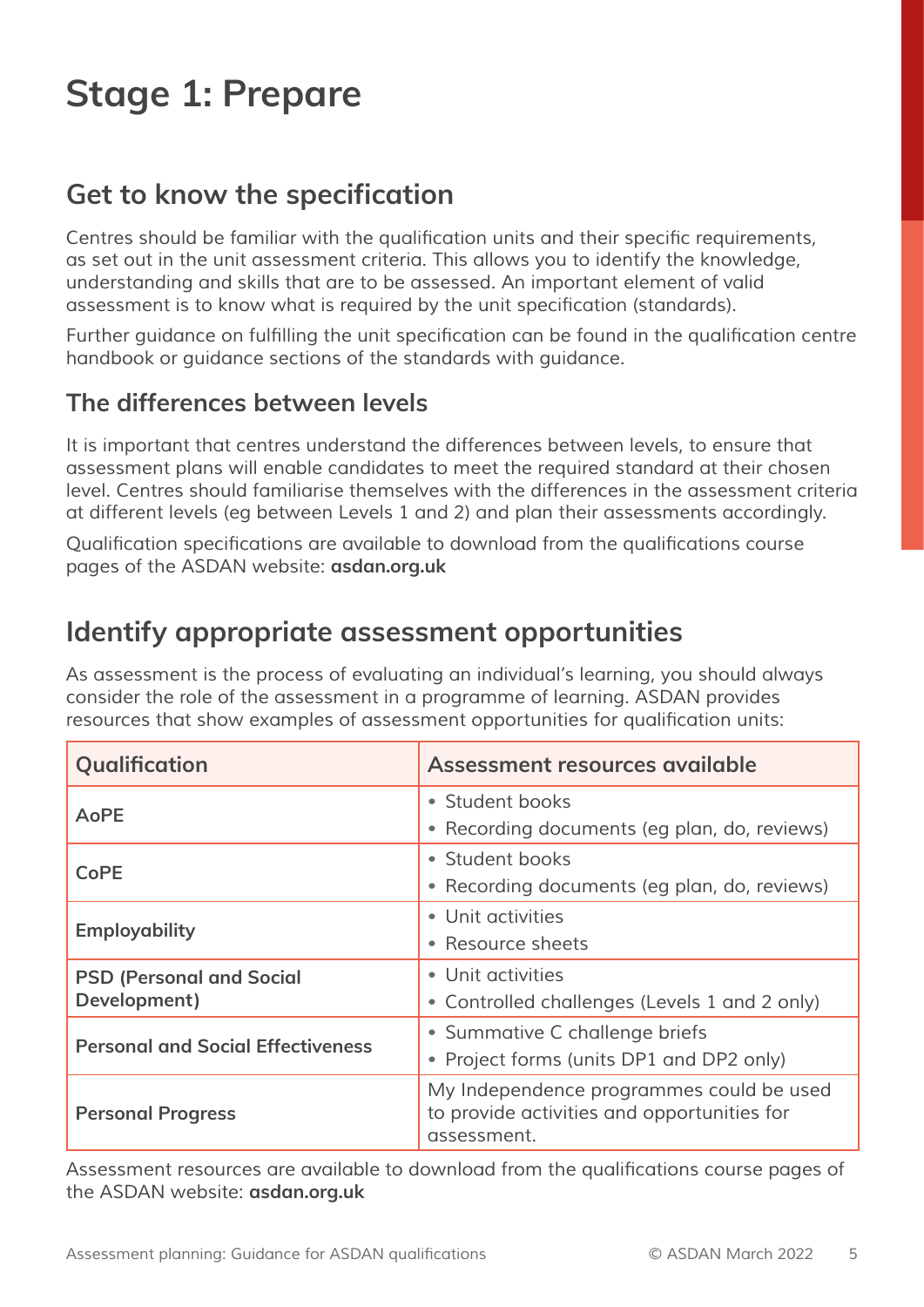# **Stage 1: Prepare**

## **Identify appropriate assessment methods**

*The assessment methods will vary depending on what is being assessed – knowledge or performance. The assessment method and the level the candidate is working at will*  influence the evidence required.

*It is important to know what level the candidate is working at and has previously attained. This should shape the assessment activity and method that is selected for both the candidate and the cohort.* 

ASDAN qualifications are available at six different levels: Entry Levels 1, 2 and 3 and Levels 1, 2 and 3. All ASDAN qualifications have a difficulty level. The higher the level, the more difficult the qualification.

#### **Entry level**

Qualifications at this level recognise basic knowledge and skills and the ability to apply learning in everyday situations under direct guidance or supervision. Learning at this level *involves building basic knowledge and skills.*

Entry level qualifications cover three sub-levels: Entry 1, 2 and 3. Entry level 3 is the most difficult.

| <b>Qualification level</b>                                   | What they entail                                                                                                                                                      |
|--------------------------------------------------------------|-----------------------------------------------------------------------------------------------------------------------------------------------------------------------|
| Level 1                                                      | • basic knowledge and skills                                                                                                                                          |
| Similar to having a<br>GCSE at grades D-G<br>or $1-3$ .      | • ability to apply learning with guidance or supervision                                                                                                              |
| Level 2                                                      | • good knowledge and understanding of a subject                                                                                                                       |
| Similar to having a<br>GCSE at grades $A^*$ –C<br>or $4-9$ . | • ability to do a variety of tasks with some guidance or<br>supervision                                                                                               |
| Level 3                                                      | • ability to gain or apply a range of knowledge, skills and<br>understanding at a detailed level                                                                      |
| Similar to an AS or A<br>$level*$                            | • appropriate if the candidate plans to go to university, work<br>independently – this level requires independent assessment<br>evidence and not ambiguous group work |

#### **Levels 1, 2 and 3**

\* AS levels and A levels are both Level 3. Traditionally AS levels are studied over one year and A levels over two years, so the candidate learns more about the subject at A level.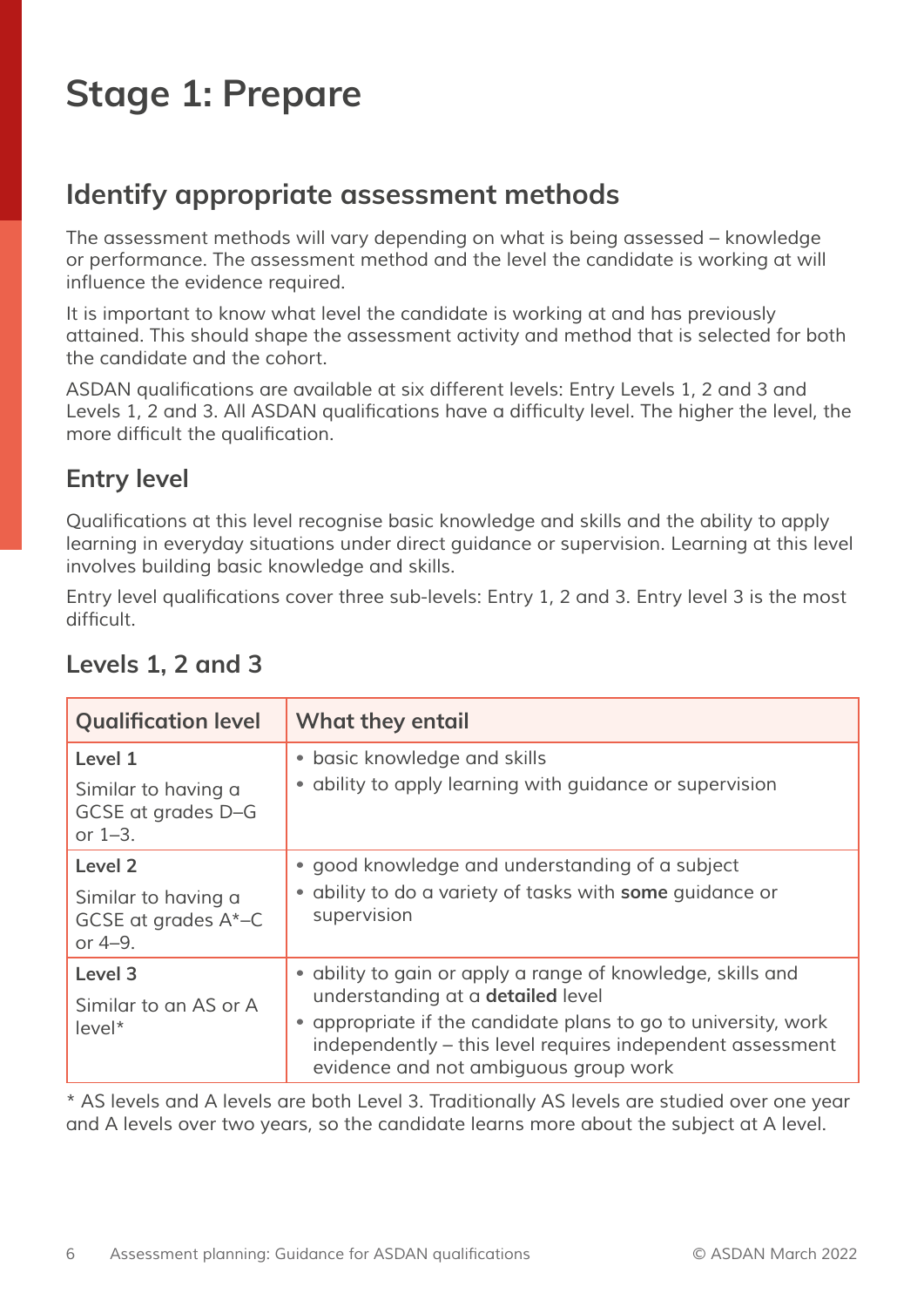# **Stage 1: Prepare**

## **Assessment of knowledge**

| Level                | <b>Assessment method</b>    | <b>Suitable types of evidence</b>             |
|----------------------|-----------------------------|-----------------------------------------------|
| $\bullet$ Entry 1    | <b>Oral questioning:</b>    | • Discussion checklist                        |
| $\bullet$ Entry 2    | · discussion                | Professional discussion record                |
| $\bullet$ Entry 3    | • interview                 | Interview notes<br>$\bullet$                  |
| $\bullet$ Level 1    | $\bullet$ quiz              | • Witness statement                           |
| • Level 2            |                             | • Audio recordings with timeline              |
| • Level 3            |                             | Record of answers given                       |
| $\bullet$ Entry 2    | <b>Written questioning:</b> | • Essay                                       |
| $\bullet$ Entry 3    | • essay format              | • Worksheet                                   |
| • Level 1            | $\bullet$ quiz              | • Quiz answer sheet                           |
| $\bullet$ Level 2    | • test                      | Multiple-choice answer sheet                  |
| $\bullet$ Level 3    |                             | • Test answer sheet                           |
|                      |                             | Online test score sheet                       |
|                      |                             | • Certificate                                 |
| $\bullet$ Entry 1    | <b>Product review</b>       | • Product itself (eg poster, leaflet, budget) |
| Entry 2<br>$\bullet$ |                             | • Reports produced by candidate               |
| $\bullet$ Entry 3    |                             |                                               |
| • Level 1            |                             |                                               |
| • Level 2            |                             |                                               |
| • Level 3            |                             |                                               |

## **Assessment of performance**

| Level             | <b>Assessment method</b> | <b>Suitable types of evidence</b>        |
|-------------------|--------------------------|------------------------------------------|
| $\bullet$ Entry 1 | <b>Observation:</b>      | • Witness statement                      |
| $\bullet$ Entry 2 | • simulation/role play   | • Peer statements                        |
| $\bullet$ Entry 3 | • work placement         | • Observation checklist                  |
| $\bullet$ Level 1 | • presentation           | • Video with commentary                  |
| $\bullet$ Level 2 |                          | • Audio with commentary                  |
| $\bullet$ Level 3 |                          | • Annotated photograph                   |
| $\bullet$ Entry 1 | <b>Product review</b>    | • Product itself (eg DT object, artwork) |
| $\bullet$ Entry 2 |                          | • Annotated photograph of the product    |
| $\bullet$ Entry 3 |                          | • Screenshots from video of product with |
| $\bullet$ Level 1 |                          | commentary                               |
| $\bullet$ Level 2 |                          |                                          |
| $\bullet$ Level 3 |                          |                                          |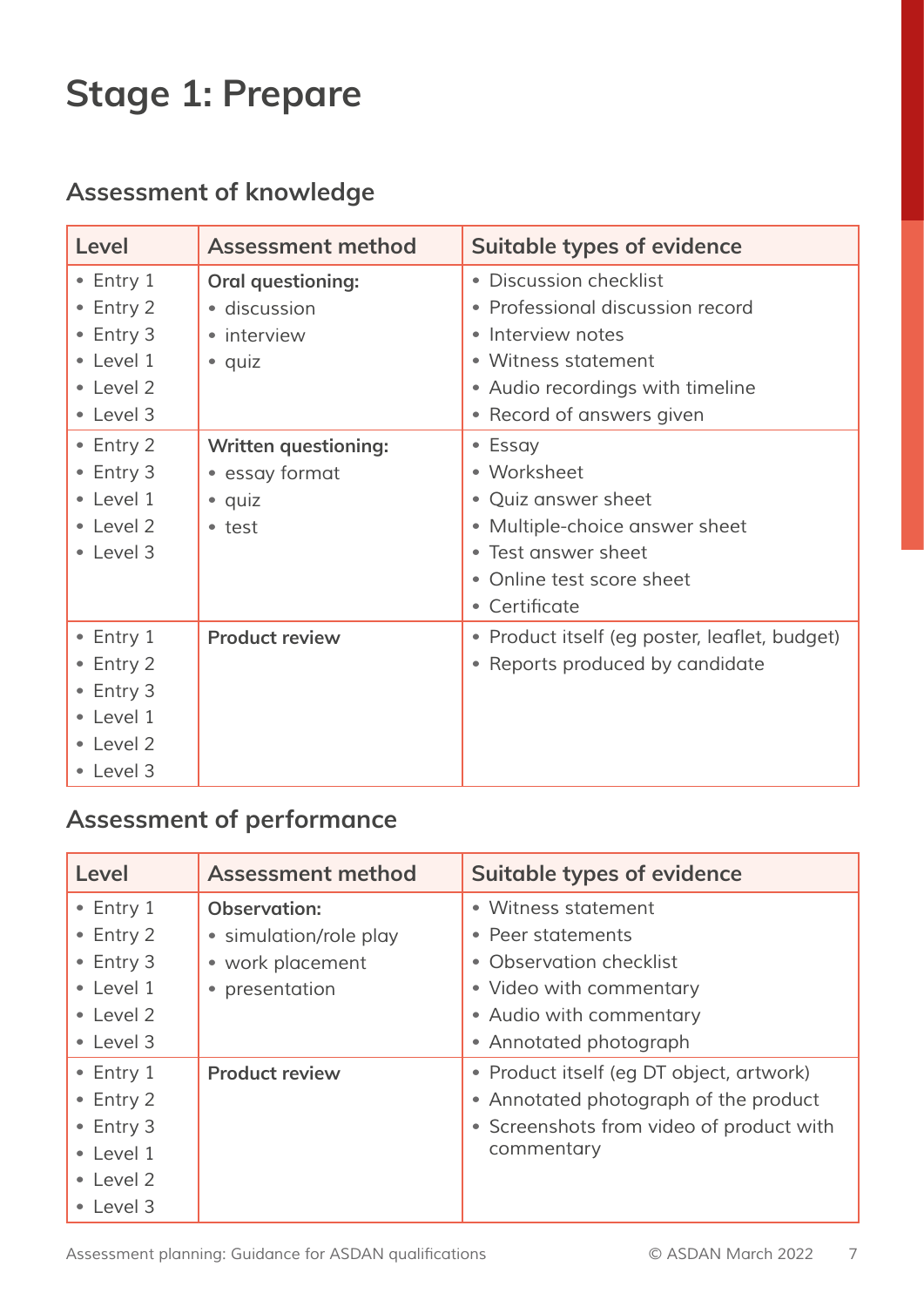## **Write assessment plans**

*It is good practice to draw up an assessment plan that aligns the unit learning outcomes*  with the learning process and the acquisition of knowledge and skills, and indicates how *and when the unit will be assessed. In a course or programme of learning consisting of a*  number of units, it is likely that a range of assessment methods will be used.

The full plan should be shared with all assessors and internal moderators, while *candidates should also be given relevant information.* 

An assessment plan should address most, if not all of the following points. It should:

- ◆ provide a calendar or timetable for unit assessment
- **◆** name the assessment methods to be used
- $\triangledown$  provide a rationale for your chosen assessment methods to ensure that the skills, knowledge and understanding defined in the units will actually be assessed
- $\vee$  allocate units to particular assessors (if appropriate)
- $\vee$  describe how the assessments are to be administered, taking account of practical *issues*
- $\blacktriangleright$  note arrangements that need to be made to take account of additional support needs
- $\blacktriangleright$  note arrangements that need to be made to take account of prior learning
- ◆ describe the measures to be taken to ensure that the evidence produced is authentic *and current*
- $\blacktriangleright$  describe how and when requirements for record-keeping and quality assurance *processes will be met*
- n *identify points for a review of assessment practice and its impact on candidates*

#### **Think about the number of assessments**

In ASDAN qualifications, it is not necessary to design an assessment activity to assess *each learning outcome or assessment criterion separately. ASDAN encourages a combined approach that allows evidence for a range of learning outcomes or assessment criteria within or across more than one unit to be gathered. This approach can:*

- *• take less time*
- *•* avoid over-assessment and improve motivation
- *• make the assessment process more meaningful for candidates*
- *• facilitate moderation*
- *• give assurance of overall competence*
- *•* benefit learning

*A combined assessment can arise from identifying similar assessment requirements*  in different units, so a carefully chosen assessment method will remove the need for *duplicate assessment.*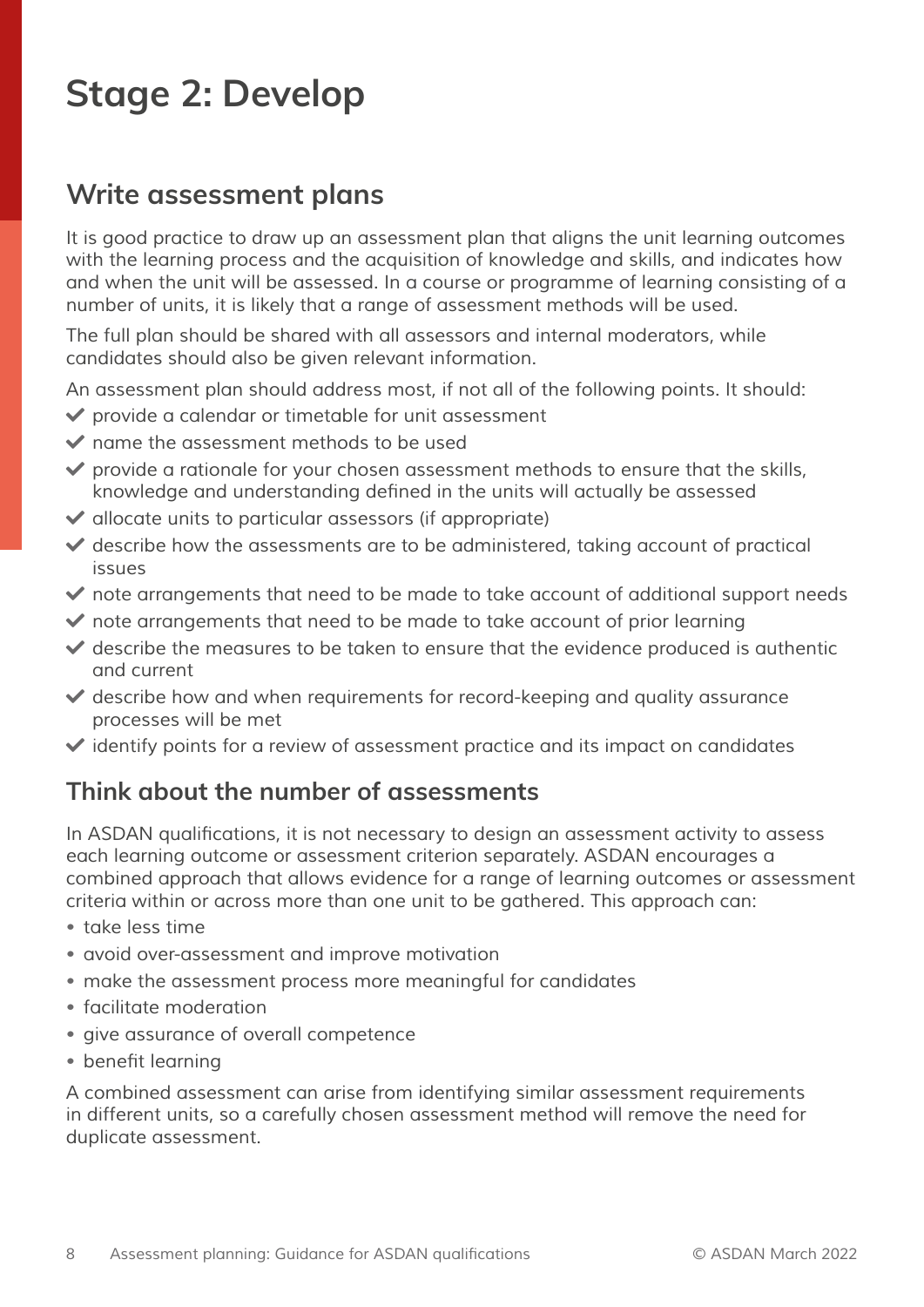Alternatively, you may be able to identify an overarching task that allows evidence for *a range of learning outcomes within or across more than one unit to be gathered by a single coherent activity.*

If you are developing an assessment across units, you must be sure that the content of the units is sufficiently related to make the assessment coherent and meaningful to *learners. Some assessment methods lend themselves more easily to combining learning outcomes and units than others.*

*Centres must also take care to ensure that combining assessments does not make the*  assessment task more difficult for the candidate, by creating higher levels of demand *than would be required in separate assessments.*

*The activities of a combined assessment should be included in an assessment plan and*  cross-referenced back to the learning outcomes. This will help to ensure that all learning *outcomes of all the units have been achieved.*

#### **Consider the candidate**

The following questions may help centres to reflect on ways to involve candidates in the *assessment process. This will encourage a sense of ownership of their learning.*

- *• Does the assessment match the sequence of knowledge acquisition and skills development in the learning or training programme?*
- *•* Have you avoided excessive assessment by considering candidate workloads, both *within and across subjects?*
- *•* Have you reduced over-assessment by finding opportunities to combine assessments?
- *• Is the time required for assessment realistic?*

To ensure that your assessments are equitable and fair, you should also consider these *questions:*

- *• Does the assessment offer all candidates an equal opportunity to demonstrate their attainment?*
- *• Are the scenarios or contexts in the assessment open and accessible to all candidates?*
- *• Could any part of the assessment or the assessment itself have an adverse impact on disabled candidates or any other groups?*
- *•* Does any illustrative material used in the assessment reflect an inclusive view of society *and promote equality?*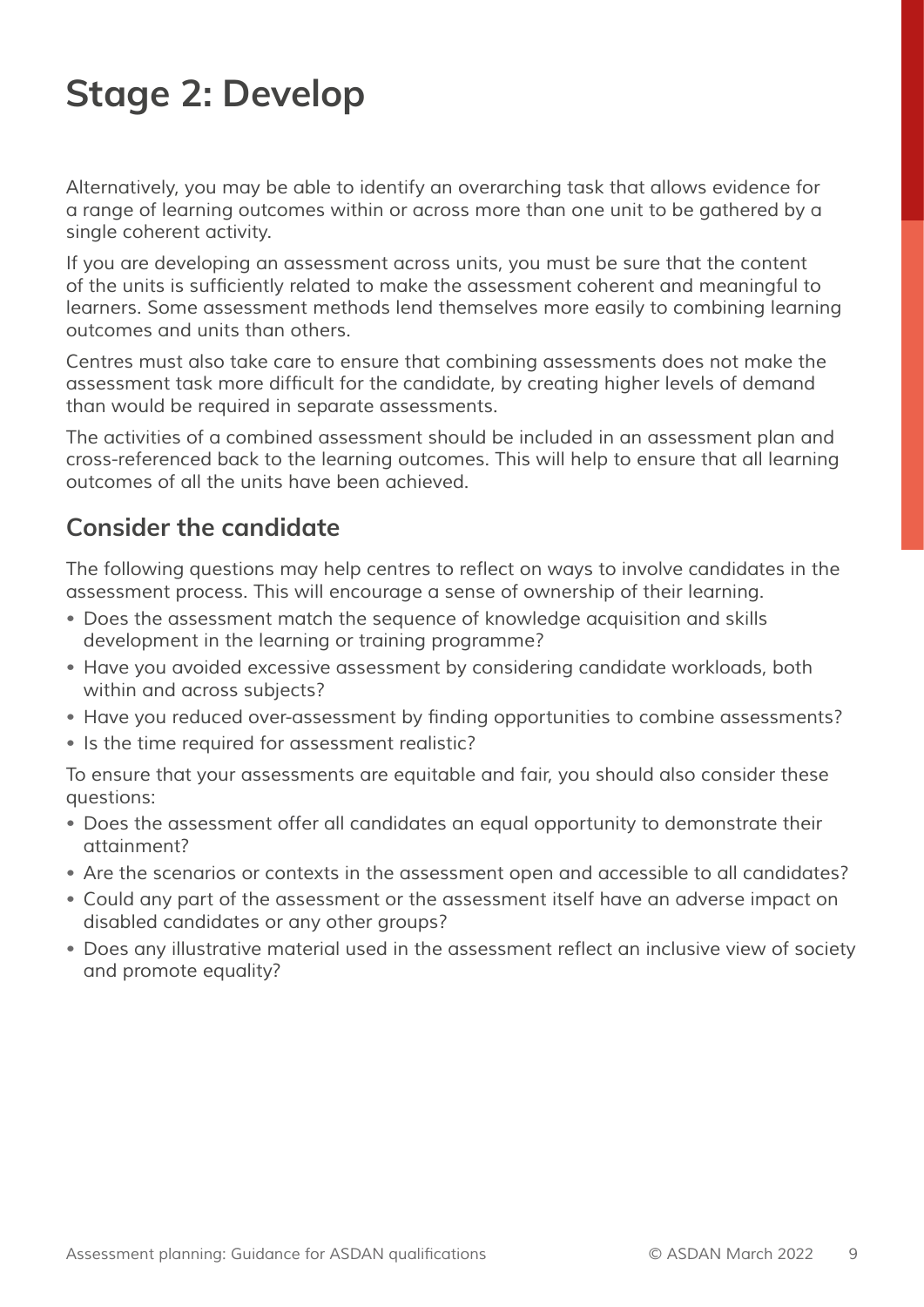#### **Develop an assessment**

Provided that centres have considered all the points above, they should be confident that *the choice of assessment will:* 

- *•* allow candidates to produce sufficient evidence of the skills, knowledge and understanding specified in the unit to ensure coverage of the learning outcomes
- *• allow candidates to produce evidence that can be measured against the standards*  specified in the unit
- *•* ensure that the demand of the assessment matches the Regulated Qualification Framework (RQF) level of the unit – guidance on level descriptors can be found at: **gov.uk/guidance/ofqual-handbook/section-e-design-and-development-ofqualifications#level-descriptors**
- *• allow integration of assessment where possible*
- *•* be accessible to all candidates who have the potential to achieve the unit, including *disabled candidates and/or those with additional support needs*
- *•* be able to be carried out effectively and efficiently within the resources of your centre

#### **Assessment plan templates**

ASDAN provides **E** Assessment plan templates to support centres in planning assessments for ASDAN qualifications. These templates are specific to each qualification, *unit and level with the unit assessment criteria in place.* 

| Centre name:                    | Assessment plan                                                      | Centre number:                                                |                                                         |      |          |  |
|---------------------------------|----------------------------------------------------------------------|---------------------------------------------------------------|---------------------------------------------------------|------|----------|--|
|                                 |                                                                      |                                                               |                                                         |      |          |  |
| Assessment plan - CoPE Level 1  |                                                                      |                                                               |                                                         |      |          |  |
| Outcome:                        | Planning and Carrying Out a Piece of Research<br>Assessment criteria | Assessment activity/opportunity                               | <b>Assessment method</b>                                | When | Evidence |  |
| R <sub>1.1</sub> Research       | 1.1.1 Identify a broad area of                                       |                                                               |                                                         |      |          |  |
| into a special area             | interest and divide it up into                                       |                                                               |                                                         |      |          |  |
| of interest, with               | different sections                                                   |                                                               |                                                         |      |          |  |
| help from an                    | 1.1.2 Choose one of these                                            |                                                               |                                                         |      |          |  |
| appropriate                     | sections and plan how to carry out                                   |                                                               |                                                         |      |          |  |
| person                          | the research                                                         |                                                               |                                                         |      |          |  |
|                                 | 1.1.3 Agree where to get                                             |                                                               |                                                         |      |          |  |
|                                 | information for research                                             |                                                               |                                                         |      |          |  |
| R1.2 Carry out<br>the research. | 1.2.1 Follow the research plan                                       |                                                               |                                                         |      |          |  |
| using help as                   |                                                                      |                                                               |                                                         |      |          |  |
| required                        | 1.2.2 Keep a record of sources of                                    |                                                               |                                                         |      |          |  |
|                                 | information and of research                                          |                                                               |                                                         |      |          |  |
|                                 | activities                                                           |                                                               |                                                         |      |          |  |
|                                 | 1.2.3 Show an understanding of<br>the chosen subject by describing   |                                                               |                                                         |      |          |  |
|                                 | what was learnt                                                      |                                                               |                                                         |      |          |  |
| R1.3 Present                    | 1.3.1 Prepare for presenting the                                     |                                                               |                                                         |      |          |  |
| research to others              | research                                                             |                                                               |                                                         |      |          |  |
| in a suitable way,              | 1.3.2 Present the research using                                     |                                                               |                                                         |      |          |  |
| using help as                   | a suitable method                                                    |                                                               |                                                         |      |          |  |
| required                        |                                                                      |                                                               |                                                         |      |          |  |
|                                 | 1.3.3 Review the presentation<br>with a suitable person              |                                                               |                                                         |      |          |  |
|                                 |                                                                      |                                                               |                                                         |      |          |  |
|                                 |                                                                      | Job role: (eg teacher, assessor, internal moderator)          |                                                         |      | Date:    |  |
|                                 |                                                                      |                                                               | Job role: (eg lead internal moderator, quality manager) |      | Date:    |  |
| Created by:                     |                                                                      | ASDAN Job role: (eg quality manager, compliance officer, EQA) |                                                         |      | Date:    |  |
| Agreed by:<br>Approved by:      |                                                                      |                                                               |                                                         |      |          |  |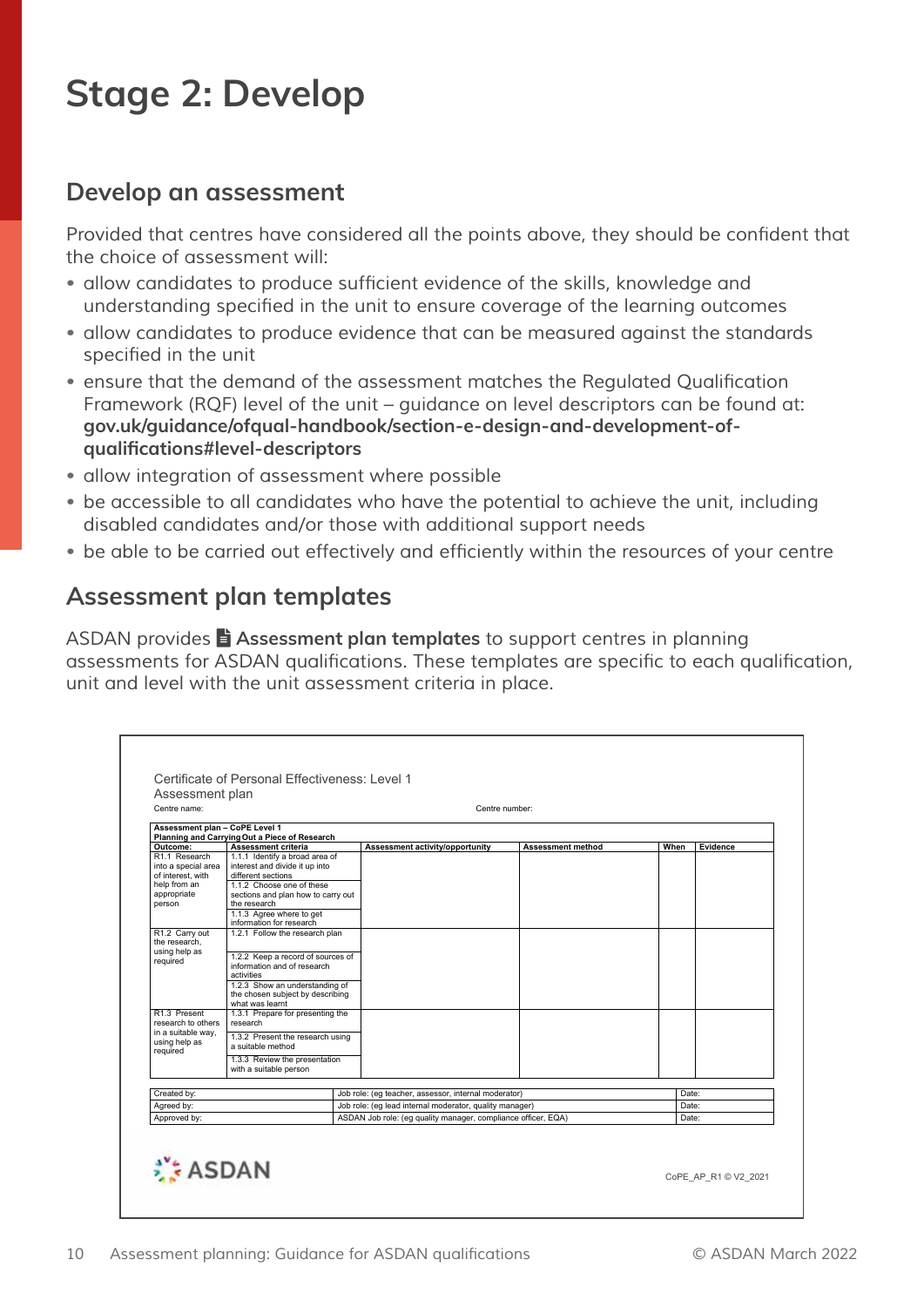Centres may find it helpful to use the **i** Assessment planning checklist to support this *process.*

Centres can also access **■ Completed examples** of assessment plans for a range of units and levels, for guidance on what a finalised assessment plan could contain.

| ASDAN qualification:                           |                                                                                                              |                                                                                                                                    |                                                                                                          |                                                                                                                                                     |                                                       |                |                                                                      |
|------------------------------------------------|--------------------------------------------------------------------------------------------------------------|------------------------------------------------------------------------------------------------------------------------------------|----------------------------------------------------------------------------------------------------------|-----------------------------------------------------------------------------------------------------------------------------------------------------|-------------------------------------------------------|----------------|----------------------------------------------------------------------|
| Unit:                                          |                                                                                                              |                                                                                                                                    |                                                                                                          |                                                                                                                                                     |                                                       |                |                                                                      |
| Title of projec                                |                                                                                                              |                                                                                                                                    |                                                                                                          |                                                                                                                                                     |                                                       |                |                                                                      |
| Criteria                                       | Employability: Entry 2                                                                                       |                                                                                                                                    |                                                                                                          |                                                                                                                                                     |                                                       |                |                                                                      |
| Is the project/                                | Assessment plan: completed example                                                                           |                                                                                                                                    |                                                                                                          |                                                                                                                                                     |                                                       |                |                                                                      |
| context that is                                | Centre name: ASDAN                                                                                           |                                                                                                                                    |                                                                                                          | Centre number: 10856                                                                                                                                |                                                       |                |                                                                      |
|                                                | Assessment plan - Employability Entry 2                                                                      |                                                                                                                                    |                                                                                                          |                                                                                                                                                     |                                                       |                |                                                                      |
| Is the project/<br>interesting to              | Health and safety in the workplace<br>Outcome:                                                               | <b>Assessment criteria</b>                                                                                                         |                                                                                                          | Assessment activity/opportunity                                                                                                                     | <b>Assessment</b><br>method                           | When           | Credits: 2<br>Evidence                                               |
| Is the project/<br>and explicit?               | HSWE2.1 Understand why it is<br>important to<br>follow health and<br>safety instructions in the<br>workplace |                                                                                                                                    | E2.1.1 Give a reason why it is<br>important to follow health and safety<br>instructions in the workplace | Discussion about H and S in the<br>workplace.<br>Candidate completes first part of p1 of<br>Resource sheet                                          | Oral questioning<br>Review of Resource<br>sheet       | By mid<br>Oct. | Resource sheet                                                       |
| Are there opp<br>standards?                    | HSWE2.2 Know the fire                                                                                        | alarm goes off                                                                                                                     | E2.2.1 Describe what to do if the fire                                                                   |                                                                                                                                                     |                                                       |                |                                                                      |
|                                                | procedure in own organisation<br>HSWE2.3 Know how to identify<br>hazards, safety signs and                   | workplace hazard                                                                                                                   | E2.3.1 Give an example of a                                                                              | Candidate provides at least three<br>images of common safety signs in the                                                                           | Review of Resource<br>sheet and other                 | By mid<br>Oct. | Resource sheet<br>Annotated photos                                   |
| Is there scope<br>appropriate le               | protective equipment in the<br>workplace                                                                     |                                                                                                                                    | E2.3.2 Identify common safety signs<br>in the workplace and state what they                              | centre and gives meaning.<br>Candidate identifies at least two<br>examples of protective clothing.                                                  | evidence                                              |                |                                                                      |
| Can the learn<br>language?                     |                                                                                                              | mean<br>E2.3.3 Identify protective<br>workplace                                                                                    | equipment/clothing that is used in the                                                                   | Candidate completes second part of p1<br>of Resource sheet                                                                                          |                                                       |                |                                                                      |
| Can the learn<br>degree of ind                 | HSWE2.4 Be able to follow<br>health and safety procedures<br>and instructions to<br>complete tasks<br>safely | E2.4.1 Follow the health and safety<br>procedure they have been given<br>when carrying out a task<br>E2.4.2 Use tools or equipment |                                                                                                          | Candidate carries out designated task<br>in the community garden.<br>Candidate completes first part of p2 of<br>Resource sheet and collates photos. | Observation<br>Oral questioning<br>Review of Resource | By end<br>Oct. | Resource sheet<br>incls. witness<br>statement p2<br>Annotated photos |
| Can the learn<br>resources?                    |                                                                                                              | safely                                                                                                                             | E2.4.3 Follow instructions to keep<br>their work area clean and tidy                                     |                                                                                                                                                     | sheet and other<br>evidence                           |                |                                                                      |
| Is the timescal                                |                                                                                                              |                                                                                                                                    |                                                                                                          |                                                                                                                                                     |                                                       |                |                                                                      |
| project/task/a                                 | Created by: A Wood                                                                                           |                                                                                                                                    |                                                                                                          | Job role: (eq teacher, assessor, internal moderator) Teacher                                                                                        |                                                       |                | Date: 05/09/2021                                                     |
|                                                | Agreed by: R Kaur<br>Approved by: D Hughes                                                                   |                                                                                                                                    |                                                                                                          | Job role: (eg lead internal moderator, quality manager) Lead IM<br>ASDAN Job role: (eg quality manager, compliance officer, EQA) EQA                |                                                       |                | Date: 20/09/2021<br>Date: 07/10/2021                                 |
| Does the proj<br>afford equal o<br>Created by: | <b>ASDAN</b>                                                                                                 |                                                                                                                                    |                                                                                                          |                                                                                                                                                     |                                                       |                | Employability_E2_AP_HSW © V2_2021                                    |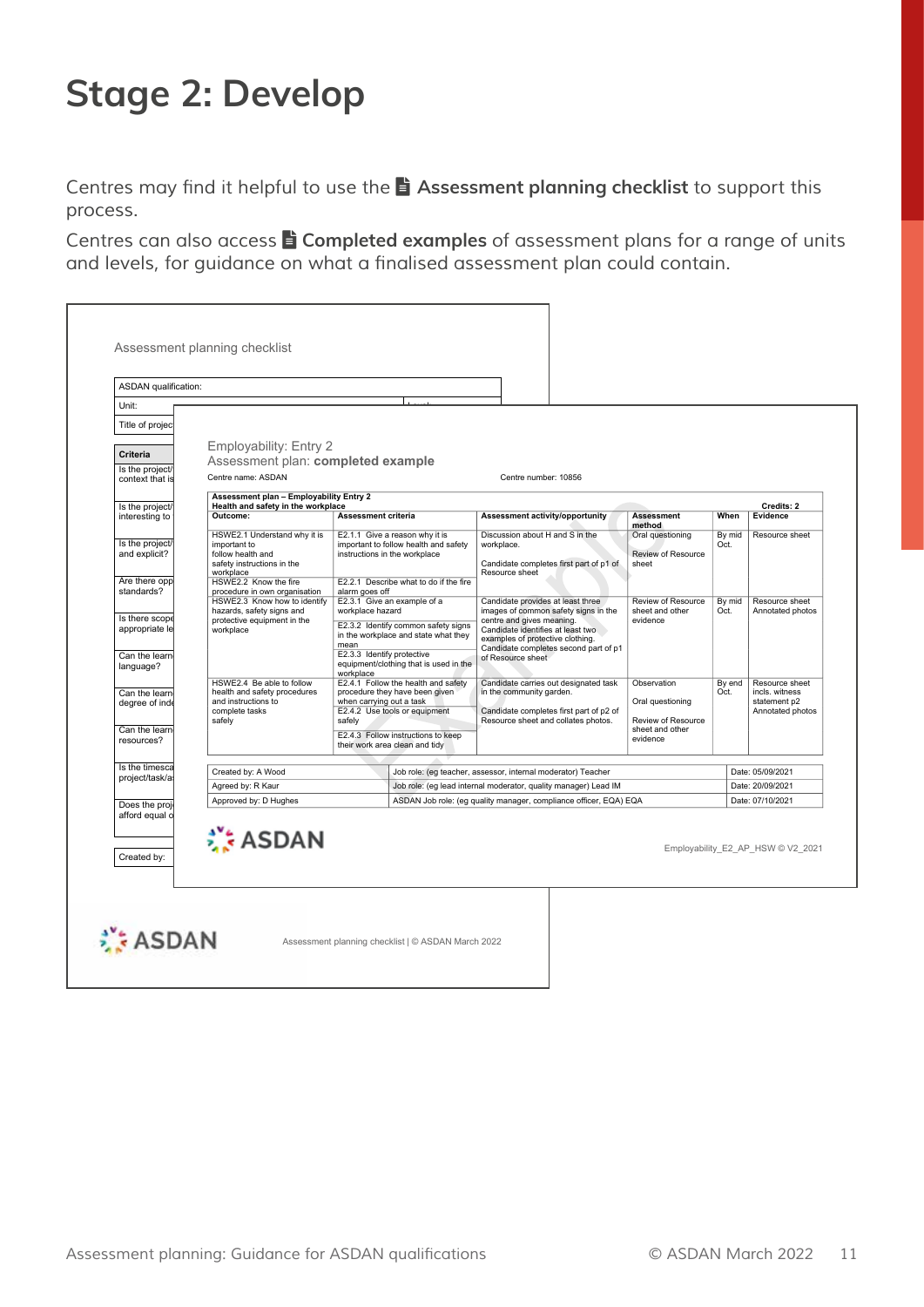## **Evaluate assessment plans against the specification**

Once an assessment plan has been written, it is important to evaluate the assessment opportunities, assessment methods, time frame and evidence against the unit specification. This acts as a final check to ensure that the planned assessments will *enable candidates to meet the full requirements of the units.*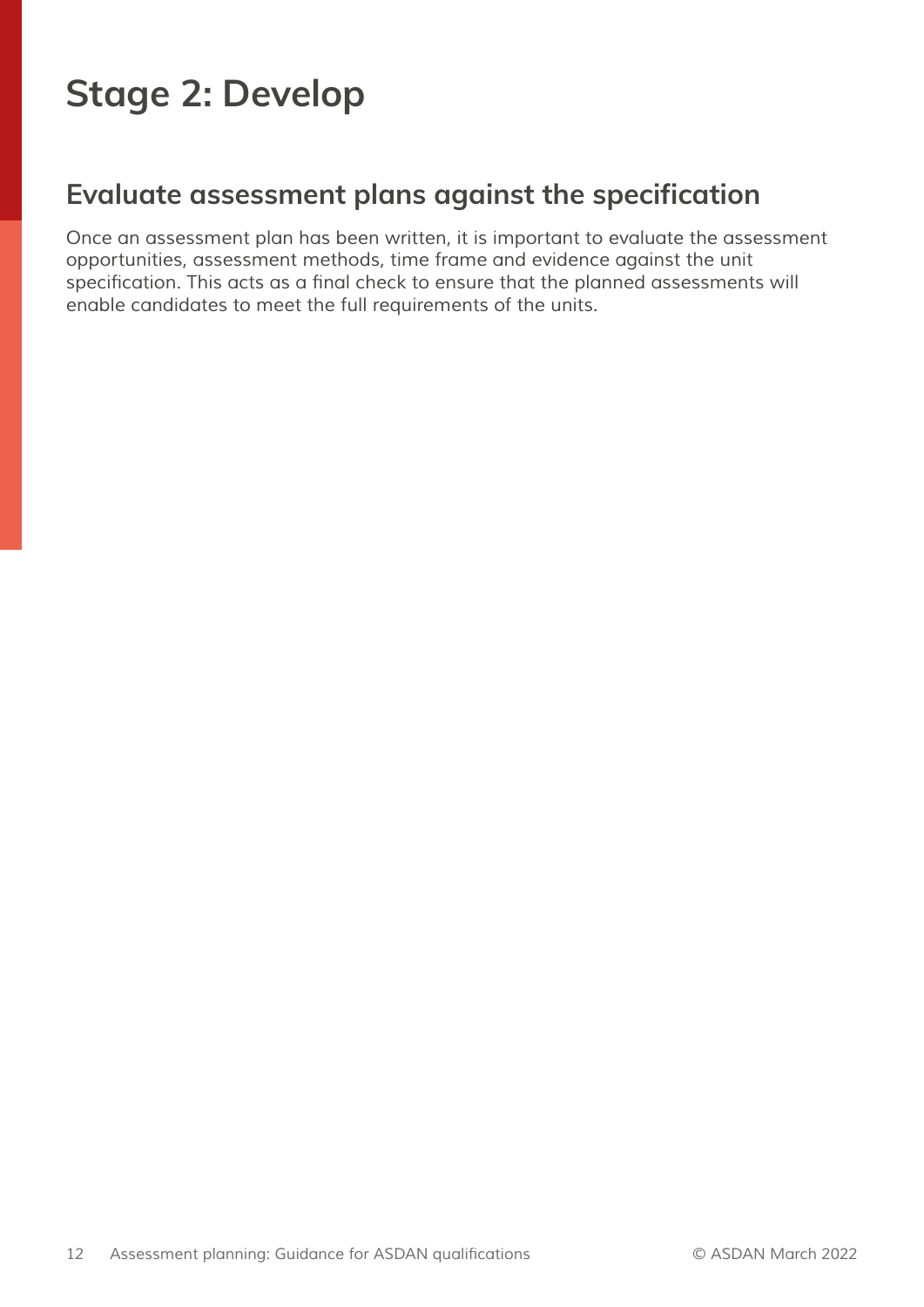# **Stage 3: Review**

## **Agree and finalise assessment plans**

*All assessment plans should be created as part of the centre's teaching and assessment*  planning and before the first unit is taught to students. It is recommended that both the *teacher/assessor and internal moderator work together on the assessment plan so that there is shared understanding of how the assessment criteria is going to be assessed.*

Once there is agreement from both the teacher/assessor and internal moderator, the assessment plans can be finalised for use.

ASDAN will ask for at least three assessment plans (per qualification) to be produced for scrutiny as part of the centre approval process, before the centre is allowed to start delivering the qualification. ASDAN will review the sampled assessment plans and *comment on whether the plans will enable candidates to be successfully assessed for the units delivered by the centre. ASDAN will provide advice and guidance to address any*  areas of concern identified during the review.

*The table at the bottom of each assessment plan must be completed to show:*

- *• Who the plan was* **created by** their name, job role (eg teacher, assessor, internal moderator) and the date it was created
- *• Who the plan was* **agreed by** their name, job role (eg lead internal moderator, quality manager) and the date it was agreed
- *• Who at ASDAN the plan was* **approved by** their name, ASDAN job title (eg quality manager, compliance officer, EQA) and the date it was approved

## **Ongoing review of assessment plans**

Assessment plans must be continually reviewed to ensure they remain fit for purpose and *meet the needs of the current cohort.*

*Assessment plans are submitted with candidates' portfolios for external moderation to ensure that the evidence provided matches with the centre's plans for assessment. Centres should review moderation feedback in relation to the suitability of their assessments and update assessment plans as required.*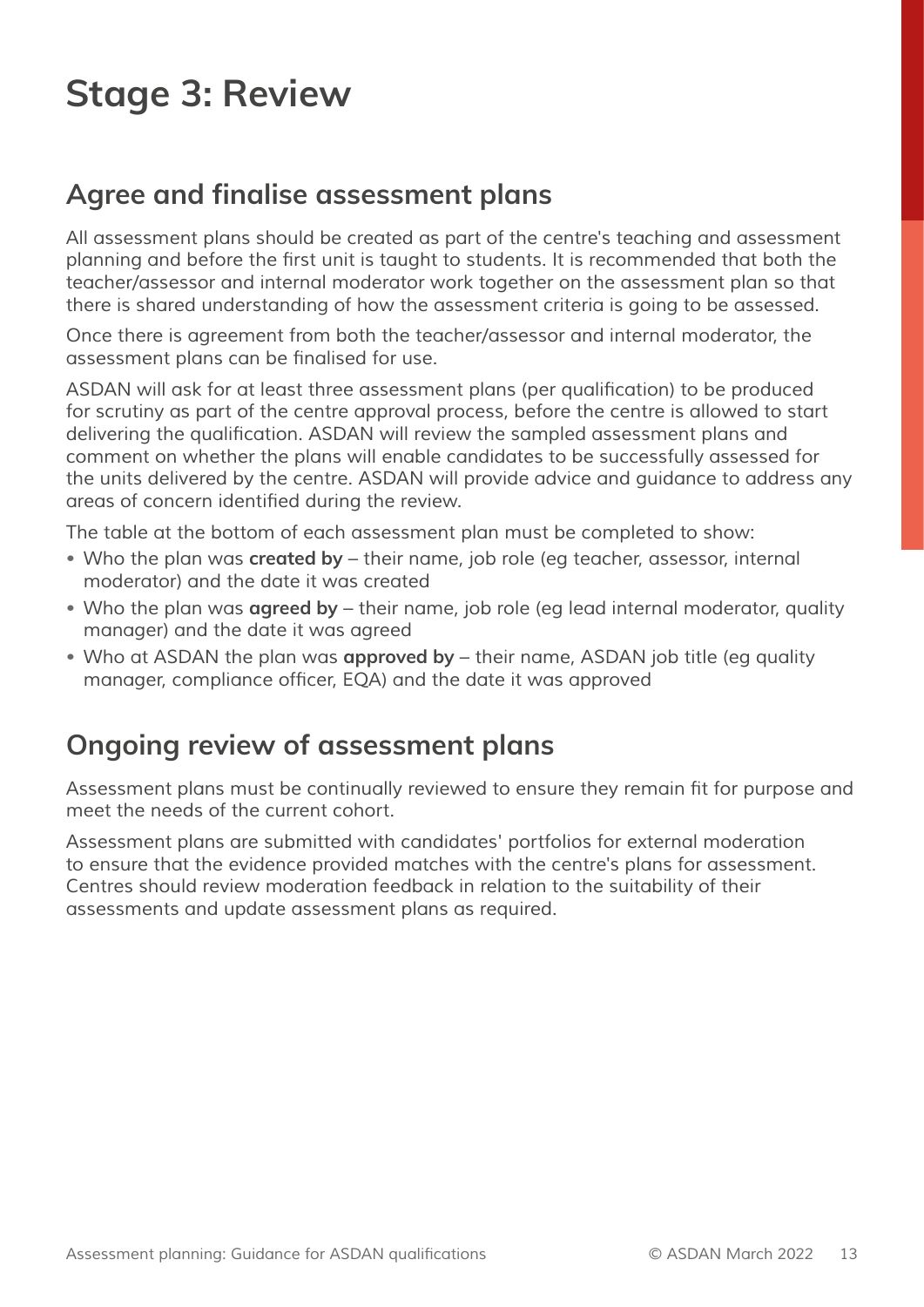## **Assessment planning resources**

*ASDAN has provided resources to support centres in planning their assessments.* 

*These resources are available to*  download from the qualifications course *pages of the ASDAN website:*  **asdan.org.uk** 

#### **E** Assessment plan templates

*These templates can be used to plan*  assessments for ASDAN qualifications. The templates are specific to each qualification, unit and level.

#### **E** Assessment planning checklist

*This checklist can be used to support the process of writing an assessment plan. It is generic and can be used for any*  qualification or unit.

#### **E** Completed examples of **assessment plans**

*Completed examples are available for*  a range of units and levels, to provide *guidance for centres on what is required and acceptable.*



| Centre name:                   |                                                                  | Centre number:                                       |                                                               |                         |       |  |
|--------------------------------|------------------------------------------------------------------|------------------------------------------------------|---------------------------------------------------------------|-------------------------|-------|--|
| Assessment plan - CoPE Level 1 |                                                                  |                                                      |                                                               |                         |       |  |
|                                | Planning and Carrying Out a Piece of Research                    |                                                      |                                                               |                         |       |  |
| Outcome:                       | <b>Assessment criteria</b>                                       | Assessment activity/opportunity                      | <b>Assessment method</b>                                      | When<br><b>Fyidence</b> |       |  |
| R11 Research                   | 1.1.1 Identify a broad area of                                   |                                                      |                                                               |                         |       |  |
|                                | into a special area interest and divide it up into               |                                                      |                                                               |                         |       |  |
| of interest with               | different sections                                               |                                                      |                                                               |                         |       |  |
| help from an                   | 112 Choose one of these                                          |                                                      |                                                               |                         |       |  |
| appropriate                    | sections and plan how to carry out                               |                                                      |                                                               |                         |       |  |
| person                         | the research                                                     |                                                      |                                                               |                         |       |  |
|                                | 1.1.3 Agree where to get<br>information for research             |                                                      |                                                               |                         |       |  |
| R1.2 Carry out                 | 1.2.1 Follow the research plan                                   |                                                      |                                                               |                         |       |  |
| the research.                  |                                                                  |                                                      |                                                               |                         |       |  |
| using help as                  |                                                                  |                                                      |                                                               |                         |       |  |
| required                       | 1.2.2 Keep a record of sources of<br>information and of research |                                                      |                                                               |                         |       |  |
|                                | activities                                                       |                                                      |                                                               |                         |       |  |
|                                | 1.2.3 Show an understanding of                                   |                                                      |                                                               |                         |       |  |
|                                | the chosen subject by describing                                 |                                                      |                                                               |                         |       |  |
|                                | what was learnt                                                  |                                                      |                                                               |                         |       |  |
| R13 Present                    | 1.3.1 Prepare for presenting the                                 |                                                      |                                                               |                         |       |  |
| research to others             | research                                                         |                                                      |                                                               |                         |       |  |
| in a suitable way.             | 1.3.2 Present the research using                                 |                                                      |                                                               |                         |       |  |
| using help as                  | a suitable method                                                |                                                      |                                                               |                         |       |  |
| required                       | 1.3.3 Review the presentation                                    |                                                      |                                                               |                         |       |  |
|                                | with a suitable person                                           |                                                      |                                                               |                         |       |  |
|                                |                                                                  |                                                      |                                                               |                         |       |  |
| Created by:                    |                                                                  | Job role: (eg teacher, assessor, internal moderator) |                                                               | Date:                   |       |  |
|                                |                                                                  |                                                      | Job role: (eq lead internal moderator, quality manager)       |                         | Date: |  |
|                                |                                                                  |                                                      | ASDAN Job role: (eq quality manager, compliance officer, EQA) |                         | Date: |  |
| Agreed by:<br>Approved by:     |                                                                  |                                                      |                                                               |                         |       |  |

| Credits: 2<br><b>Evidence</b><br>Resource sheet<br>Resource sheet   |  |
|---------------------------------------------------------------------|--|
|                                                                     |  |
|                                                                     |  |
|                                                                     |  |
|                                                                     |  |
| Annotated photos                                                    |  |
| Resource sheet<br>incls witness<br>statement p2<br>Annotated photos |  |
| Date: 05/09/2021                                                    |  |
| Date: 20/09/2021                                                    |  |
| Date: 07/10/2021                                                    |  |
| Employability E2 AP HSW @ V2 2021                                   |  |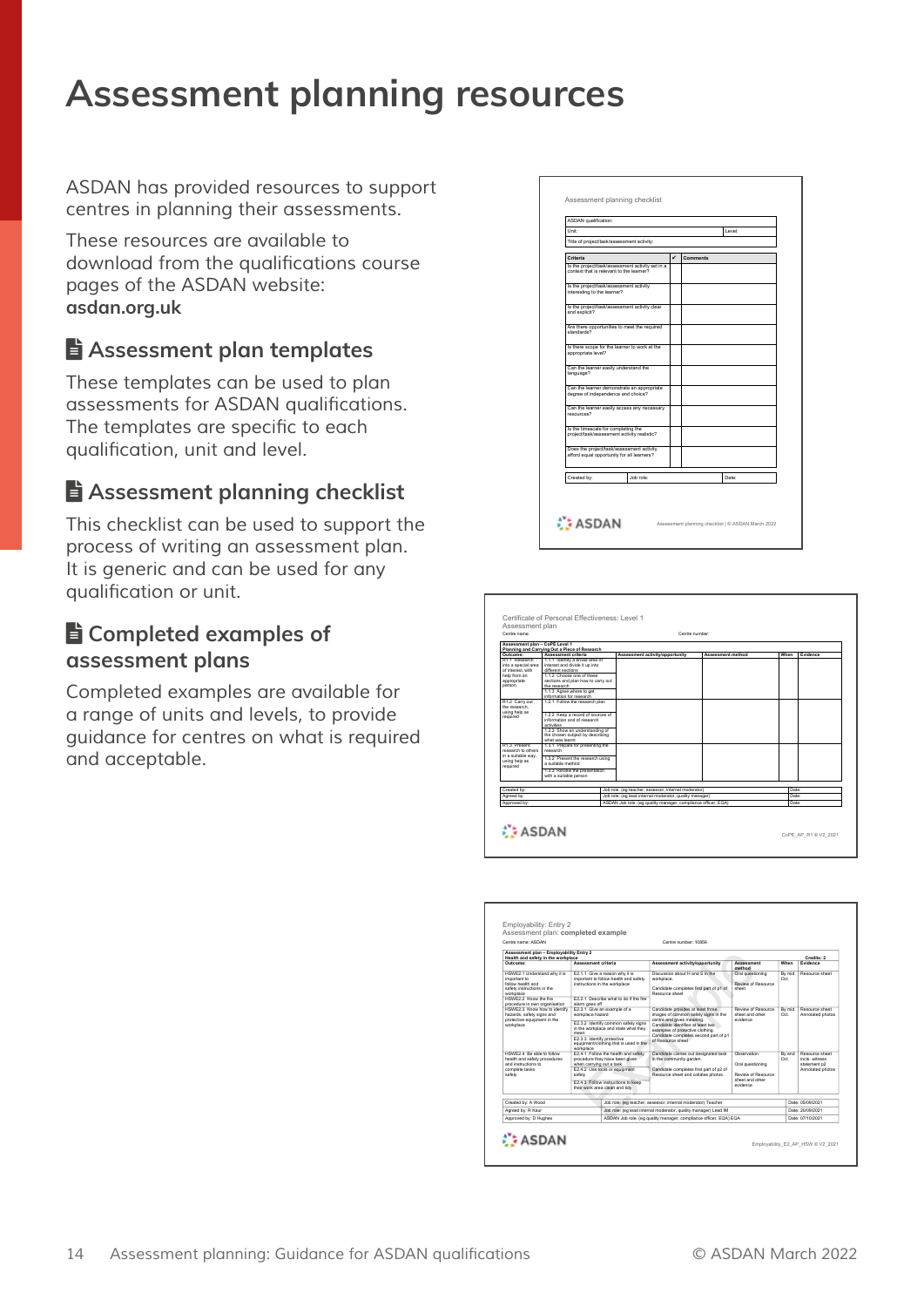## **Notes**